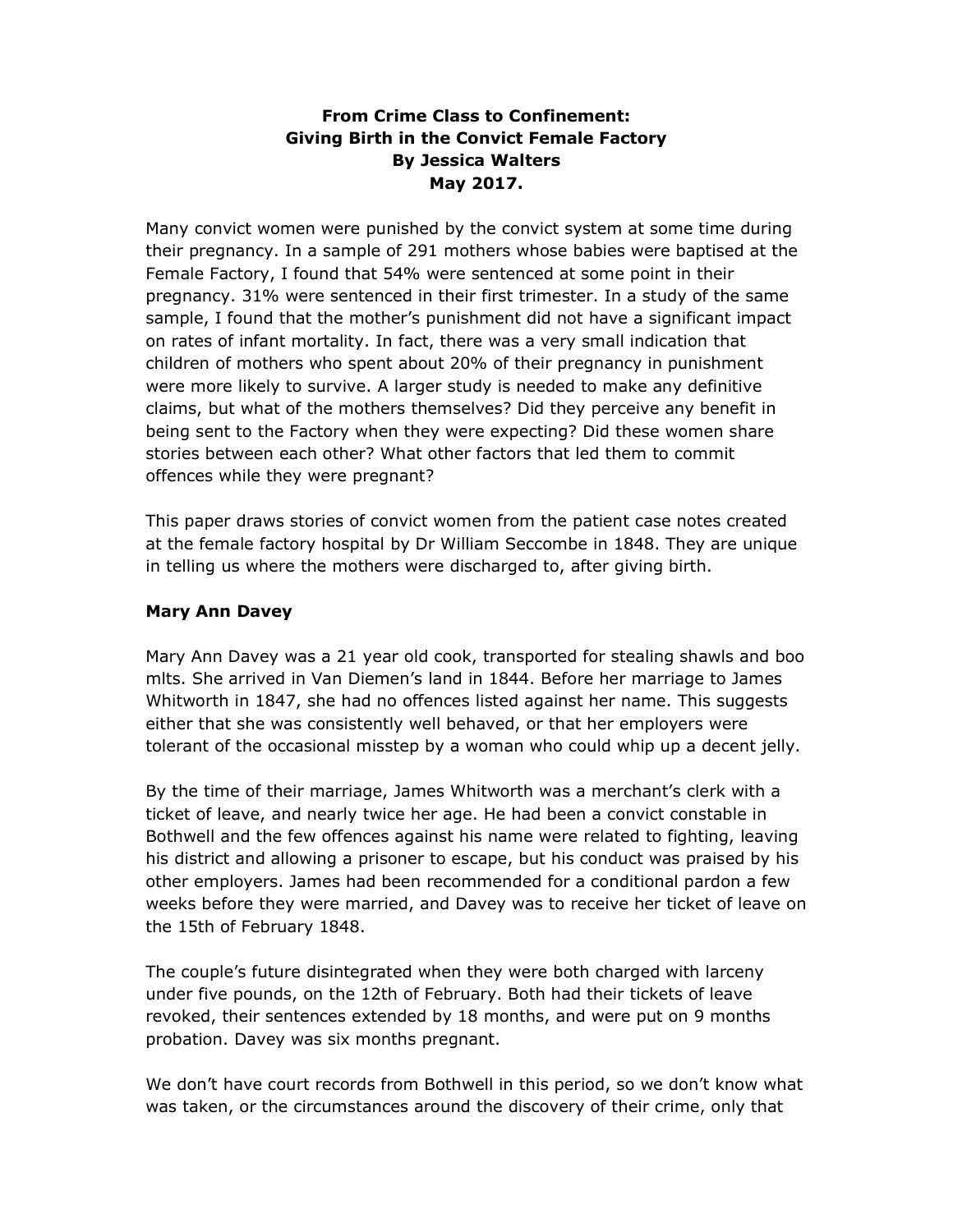they were found equally culpable. It seems plausible that the motivation for taking this risk was the need to support the new addition to their family.

Davey was sent to Cascades Female Factory, where she was placed in the Crime Class yard. She was probably working at the wash-tubs when she went into labour.

Her labour lasted 13 hours. Of the 20 births recorded in the patient notes that survive from Cascades, 13 hours was the longest duration of labour. Dr. William Seccombe was the author of this log, and noted that Davey was 'a woman of good physical development', and that this was her first child. Her son, Severius, was delivered at 3pm on 9 May 1848.

During their last few days of Davey's 'lying in', the baby developed 'the apthous appearance in the mouth and tongue'. Apthous ulcers are often known as canker sores, and are very rare in infants, but these symptoms were common in the Female Factory hospital. A more likely diagnosis was thrush, and Dr Seccombe diagnosed Mary McKay's baby with thrush on the same day. Severius was prescribed something containing 'boracin' or boric acid. McKay's baby was treated with alum. Did this doctor genuinely believe he was treating different conditions, or was this an experiment to test the effectiveness of each treatment? Today we know that alum was the safer option - boric acid is reasonably toxic when used internally, and has been known to cause seizures in infants.

Two days later both mothers were judged fit to be discharged to the crime class yard to terminate their sentences, and the doctor made no further mention of the children.

In the months following the birth of their child, Davey and her husband struggled for freedom. On September 18 a clerk recorded that the 'unexpired portion of [Davey's] sentence was remitted on petition from her husband'. However, this never eventuated. While the petition was being considered, another letter had been written, dated the 15th, to state that the petition had been withdrawn. This is confusing. Did James withdraw the petition before he knew that it had been approved, or was it judged invalid because he was under sentence for the same crime?

James' petition against his own sentence had been refused in April, so he was not in a position to support his family. The couple continued to petition regularly for tickets of leave - probably assisted by James' high literacy. After three more petitions, Mary Ann regained her ticket of leave in July 1849, followed by James in September. They were both free by 1852.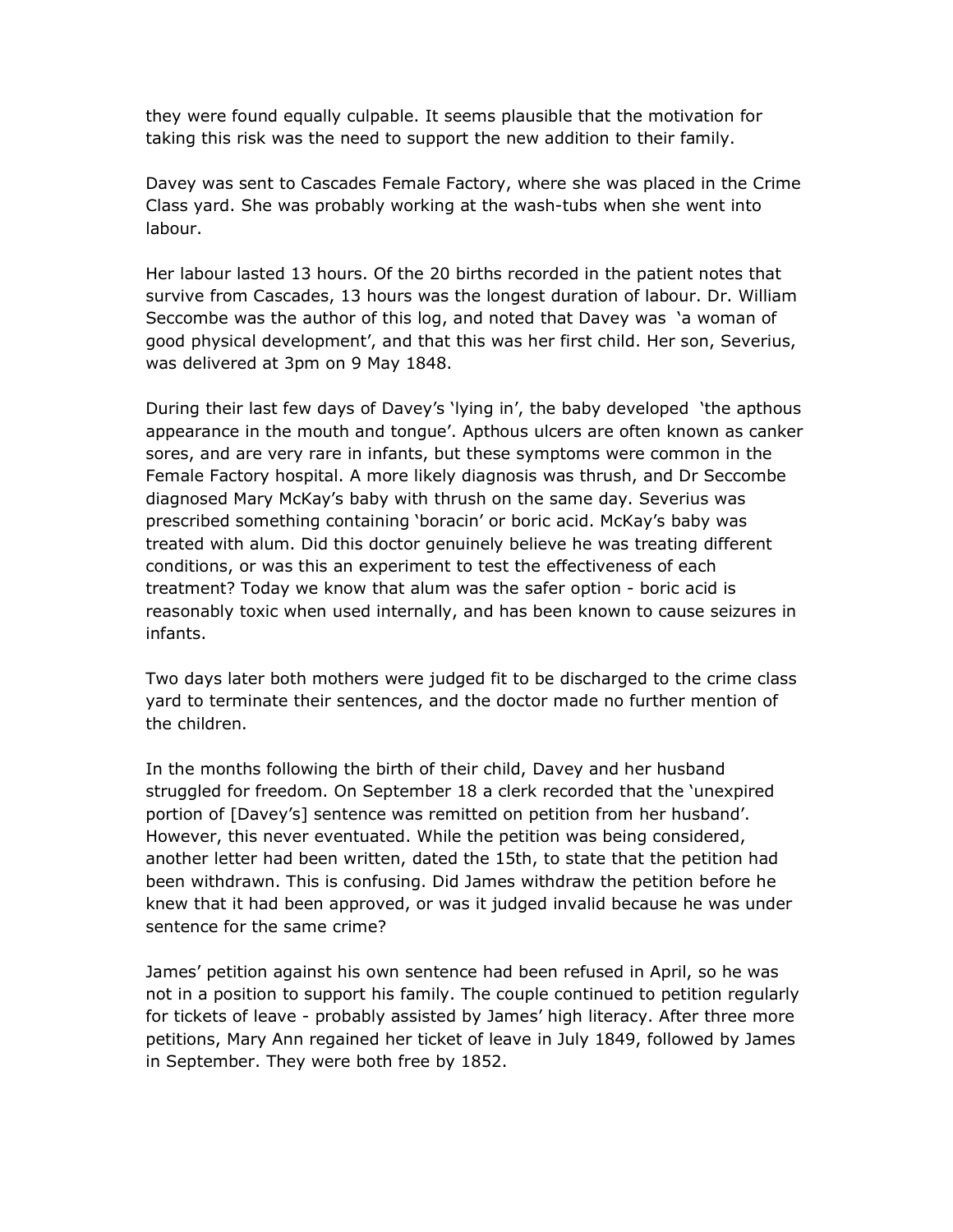Despite the uncertainties surrounding his early life, the baby survived. The child baptised by his mother and the convict establishment as Severius Davey probably became James Sylvanus Whitworth once mother and baby returned to the influence of his father. A man of that name was married in Victoria and was charged with the assault of a woman in New South Wales in 1888. He died in New South Wales at the age of 78 in 1925.

Although their crime destabilised their family for a time, Davey and her husband were able to rebuild their lives. James Whitworth became a successful shopkeeper, or 'general dealer', in Liverpool Street, and the couple raised eight daughters, and two more sons, with nine children surviving to adulthood.

#### Mary McKay

Mary McKay's life was more unsettled. At 31, McKay was already married with 2 children when she was transported from Scotland on the Angelina for theft. She was a dressmaker, and her husband was a soldier.

Her son James was the second child born since her arrival in Van Diemen's Land. She became pregnant in September of 1847. In October she did two months hard labour for being absent from her master's house. She was released in December, but she was absent again at the end of January, and given 6 months. By then, she was five months pregnant.

McKay's son, James, was born healthy, and although the surgeon noted that she was a 'strong hale woman', she suffered from fevers, constipation, and her milk did not come in well. The surgeon was surprised at this, and tried giving her more food, but it made little difference. When the baby developed thrush, it must have become even harder to feed.

Four weeks after McKay left the hospital the surgeon noted that another new mother, Rachel Davidson, was 'temporarily taking charge of McCay's child - and therefore allowed port'. The delay in addressing McKay's difficulty feeding and the substantial incentive given to the wet-nurse suggests that this was not done regularly or lightly, and James had probably been sent with his mother to the Crime Class yard when she was discharged.

At 5 months old, James died at Dynnyrne nursery of Marasmus (basically, starvation). Davidson's daughter lived until the age of 5  $1/2$ , when she died in the Orphan School.

Interestingly, McKay followed almost exactly the same pattern of pregnancy and offending three times.

Several historians have argued that convict women used the Factory as a sort of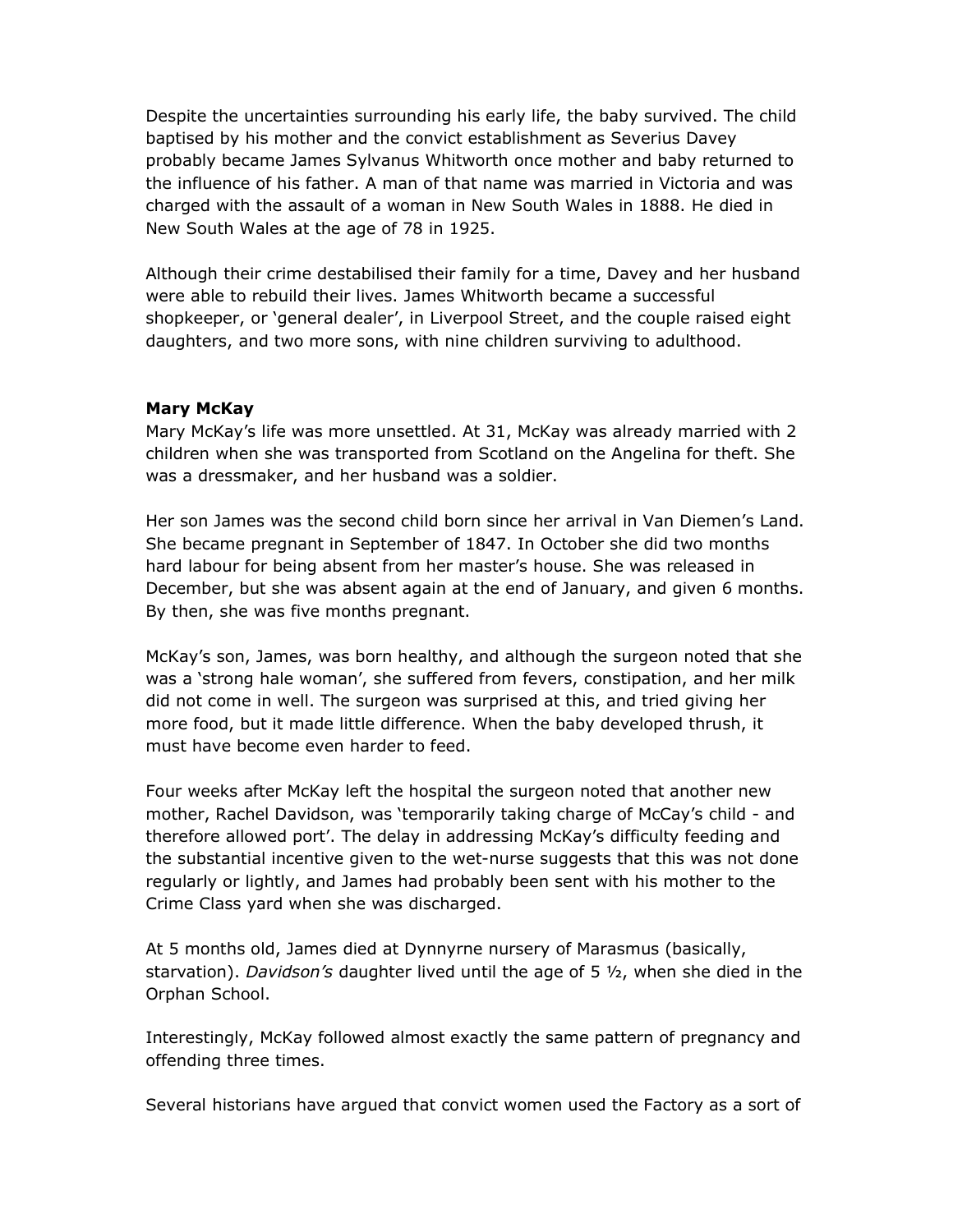refuge. It was a known environment. By placing themselves there, they could exert some control over their circumstances. It was also a communal space, where they could be with other women like themselves, and support each other. However, they did not control the duration of their sentences and it could not have been ideal to be under hard labour so soon after giving birth.

Two of McKay's sons were named William. This was the name of both her husband in Scotland and the man who applied to marry her in 1853. This application was not approved, and she may have married John Allice in 1857. Only one in four of McKay's children survived to be retrieved from the Orphan School after she became free, and it only have been practical to do this after she was married.

### Mary Turner

Mary Turner, and her partner in crime Ann Sykes, were transported for assaulting and robbing people as they came out of the theatre. Turner had a previous conviction for 'dressing up in men's clothes'. I presume this might have been an element of the later caper - allowing them to be a more effective threat when accosting people in the dark. Then again, it could have been for fun. She had worked as a prostitute, three years 'on the town'

Thomas Ensor/Endsor had already been in the colony for 23 years when he married Turner, not 12 months after her arrival. He was a convict, transported for life for 'shooting with intent to murder' (he claimed he was poaching). He also claimed to be 35 when they were married, but he should have been more like 52, while she was 25.

Turner was assigned to her husband, but this did not prevent her from being brought before a magistrate. She was punished twice for using obscene language, once for being drunk and disturbing the peace.

She was not under sentence when she gave birth. She did not have to go to the Female Factory to have the baby, but the provision of food and medical care may have been too convenient to pass up. It worked out well for them. The doctor oversaw the 'arrouchement' of Turner's 'fine healthy male child, full grown', administered castor oil to move along the bowels, and after a few weeks in the hospital, mother and baby were sent to the nursery yard to await 'her husband, calling for her'.

Over the next few years Turner may have been a dutiful mother, but she was not a dutiful wife. First, she was 'found in bed with George Barlow'. The year after, she was charged with 'making use of obscene language and being in a water closet with a strange man'. I'm not sure which of these things was judged to be the greatest offence. She happened to be 6 months pregnant on this occasion. She delivered another baby at Cascades, but it was stillborn. Mary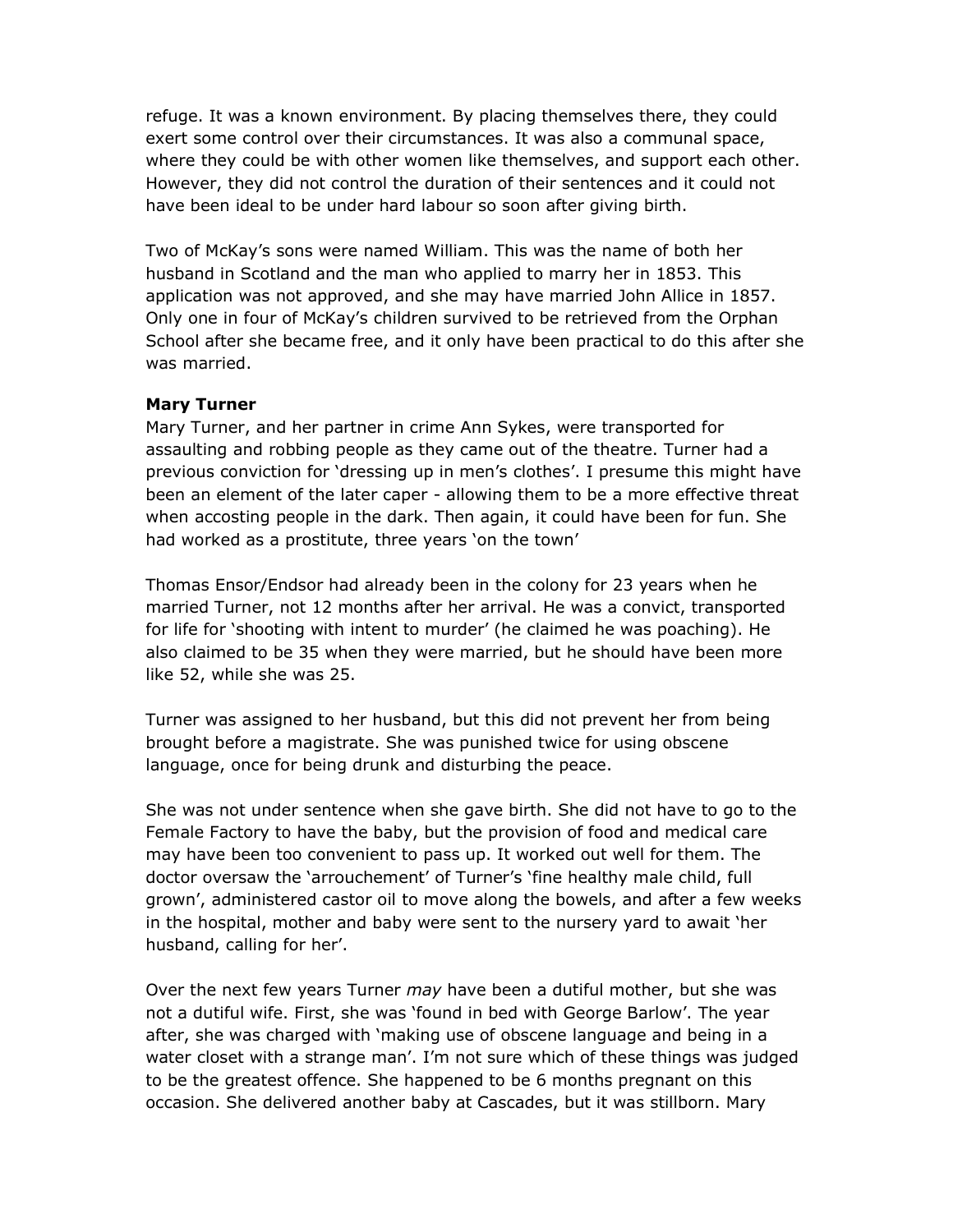Turner died in Hobart hospital in February 1852. Thomas Ensor left for Melbourne on 23 May and may have died on his way back in November (the cause of death was old age and infirmity, but he was only 57). Their son did not appear on the passenger lists, he was living in Green Ponds when he married in 1869.

### Ann O'Neill

Ann O'Neill followed her husband and her sister to Van Diemen's Land. She earned her passage by receiving stolen goods (and getting caught). If we speculate that she may have been trying to be transported, her crimes in the colony appear to have been similarly intentioned.

O'Neill was 4 months pregnant in 1848 when she stole 7 shawls and was sent to the Factory for 12 months hard labour. After the baby was born, O'Neill had 8 months remaining of her sentence. She was discharged from hospital to the cookhouse, which was either a unique punishment or an indulgence. Her baby had looked healthy at first, but died of pneumonia at 4 months old.

In 1849, O'Neill appears to have reunited with her husband, who had a gained his ticket of leave. Despite this evident change in circumstances, and the tragedy of her son's death, she was again 4 months pregnant when she committed larceny under 5 pounds and was again given 12 months.

### Inconsistencies

Not all women who gave birth under sentence were required to complete their punishment in the Crime Class.

Ann Boyes was discharged to the nursery yard even though she had a month left on her sentence. The benefit of this indulgence was reversed when she was punished with 14 days in the cells for 'Idleness and Insolence' when her baby was 3 months old. He died at 7 months of 'enteritis'.

Elizabeth McCann had 3 months left of her sentence when she gave birth, which she did not have to serve.

### **Conclusions**

The general understanding has been that convicts with infants in the Female Factory would be sent to the nursery, so that they could feed their children for at least six months, before being assigned to an employer. The hospital records show that this was not always the case. In many cases, sentences were carried out regardless of the demands of childcare. However, I have not found evidence that the child was taken away from the mother in these cases, unless she was not able to provide sufficient breastmilk.